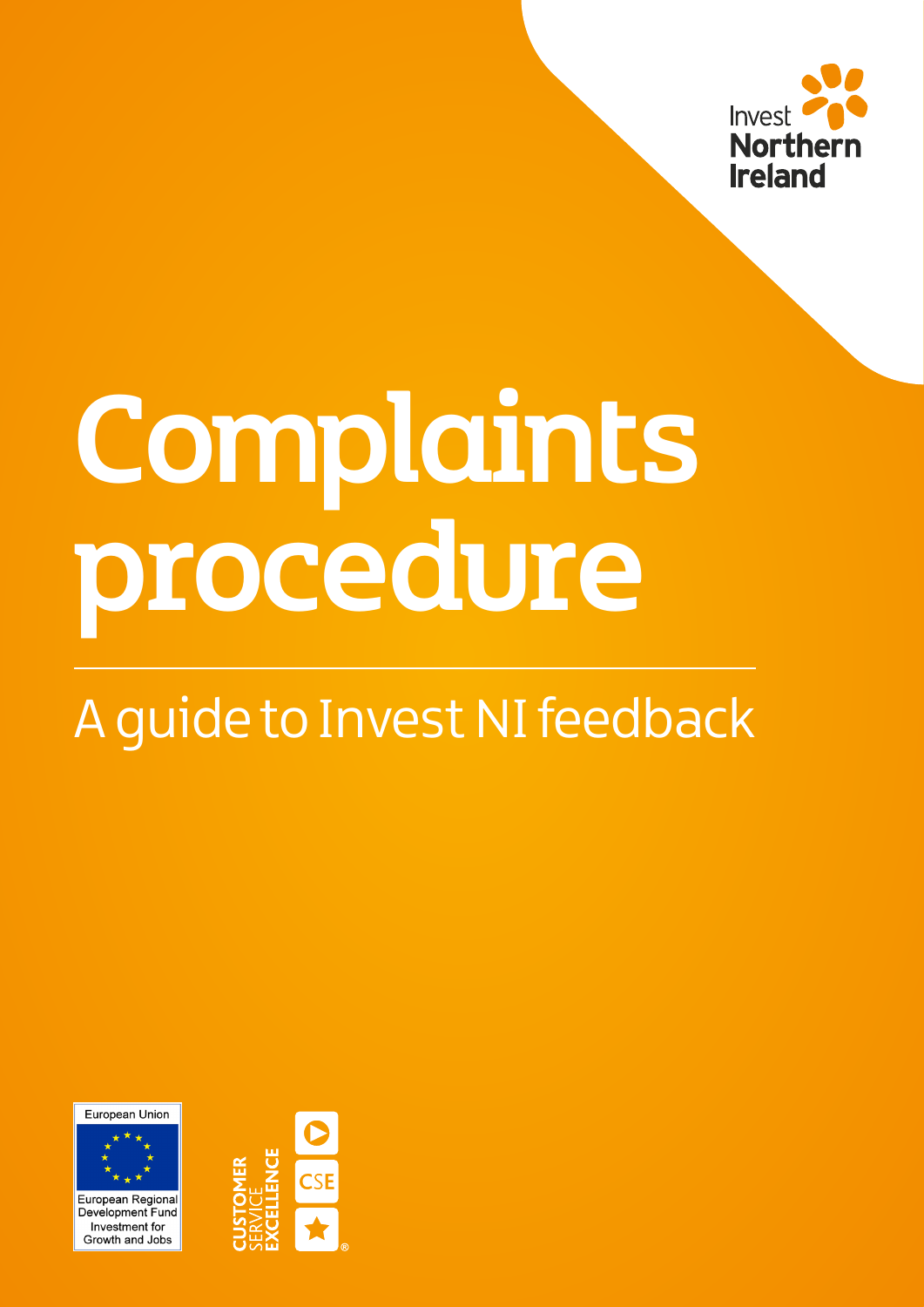# Complaint procedure

Invest NI is committed to providing a high quality service to all our customers. However there may be occasions when problems arise and you do not receive the service you expect.

If you have any reason to be unhappy with our service we want to know about it, to enable us to put things right in the most appropriate manner and as quickly as possible.

A complaint could be about any aspect of our services for instance:

- **•** When we do not deliver a service on time
- **•** When we give you the wrong information
- **•** When you receive a poor quality service
- **•**When you have a problem with the service provided by a member of staff.

Complaints received by Invest NI will be treated seriously and will be thoroughly and objectively investigated in a timely manner.

However the following issues will not be dealt with under our complaints procedure:

- **•** A request for a service
- An information request
- **•** Appeals to a tribunal
- Appeals of business decisions

Such requests will be dealt with as normal business issues.

Issues related to Invest NI staff that are personal in nature or not specific to the work they do on behalf of Invest NI will not be considered within the process.

A report on complaints from our customers will be drawn to the attention of our Executive Leadership Team on a quarterly basis and to our Board of Directors on an annual basis.

## How to complain

We are keen to ensure that all complaints about our services are dealt with in a satisfactory way and are resolved as quickly as possible.

Often an issue can be resolved quickly and easily by contacting the person with whom you have been dealing. You can do this in person, by telephone, email or letter.

If you would rather not deal with the member of staff concerned or if you are not sure who is responsible for the service about which you are complaining, you can complete our customer complaint form which is attached, alternatively you may wish to use the enquiry form on our website which you can access via the link below.

When completed, the form should be sent to the Complaints Manager who will raise the issue directly with the manager responsible for that service.

- **E-mail:** [complaints.feedback@investni.com](mailto:complaints.feedback%40investni.com?subject=)
- **Address:** Bedford Square Bedford Street Belfast BT2 7ES
- **Website:** [www.investni.com/contactus](http://www.investni.com/contactus)

To help us deal effectively with any issues raised please tell us:

- **•**What the issue is
- **•**When it happened
- **•**Who you dealt with

**All complaints are dealt with professionally and in confidence where required. All feedback is welcomed and will in no way affect future Invest NI support decisions or relationships.**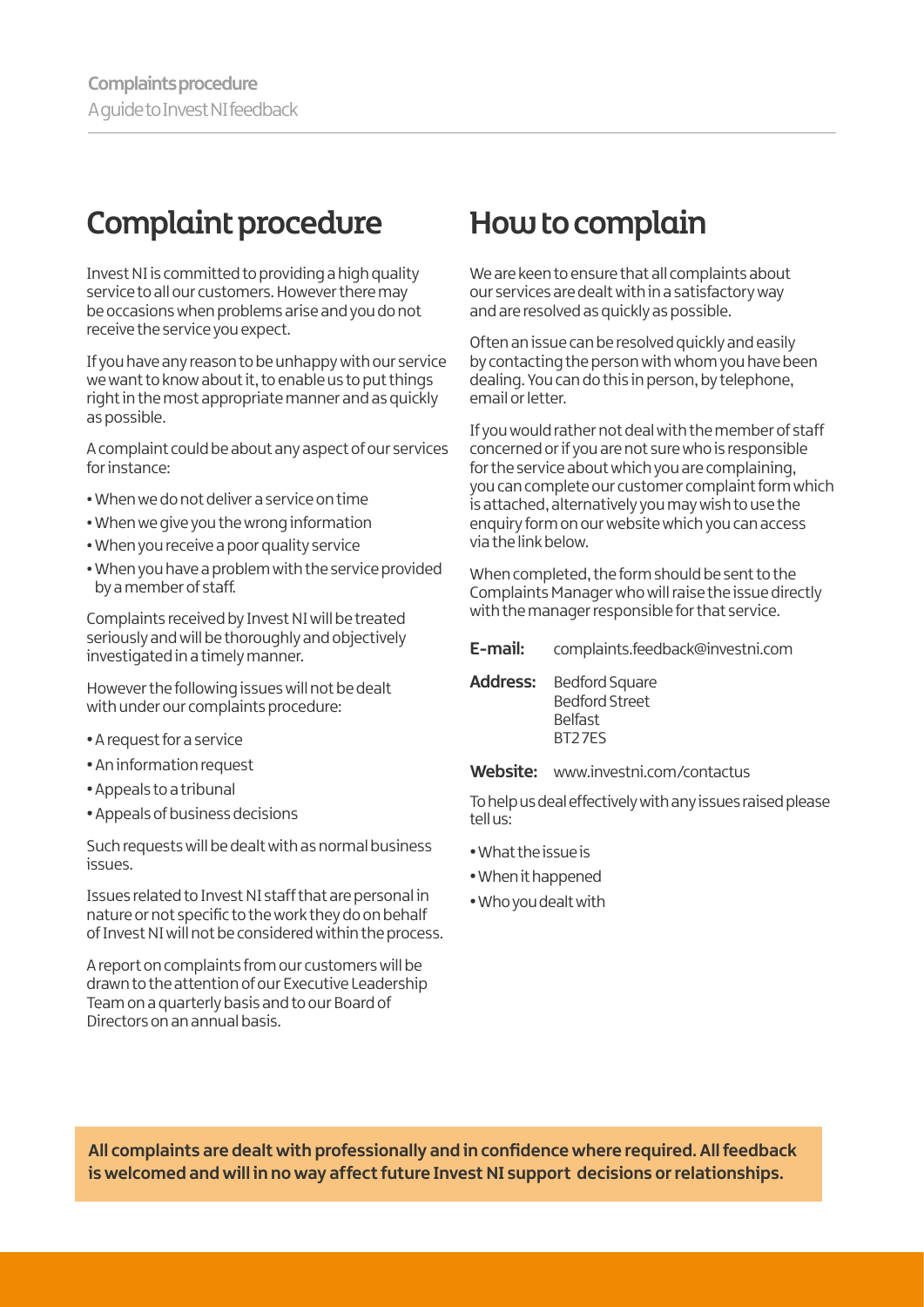#### Our response

#### **Complaint in person/by telephone**

If the problem cannot be resolved informally it will be logged and investigated.

If the complaint is complex we may ask you to put the request in writing to ensure we address all issues that are of concern to you.

When we have fully established the nature of the complaint we will write back to you within 10 working days telling you the result of the investigation and what we intend to do.

#### **Complaint in writing**

We will acknowledge your complaint within 1 working day and will provide an initial response within 10 working days.

If it is not possible to provide a full response within 10 working days we will advise you of the progress of our investigation, indicating the likely timescale in which it will be completed.

We may be in contact at any stage during the investigation to obtain further information or clarification.

#### What to do if you are not satisfied with our initial response

If you are dissatisfied with the outcome of our initial response you can refer the matter to our Chief Executive's Office.

Again, an acknowledgement will be issued within 1 working day advising that your complaint has been received and is being investigated.

You will be contacted within 15 days from issue of the acknowledgement and advised of progress or, if the investigation has been completed, we will advise you of the outcome and what we intend to do.

Again, we may contact you at any stage during the investigation to obtain further information or clarification.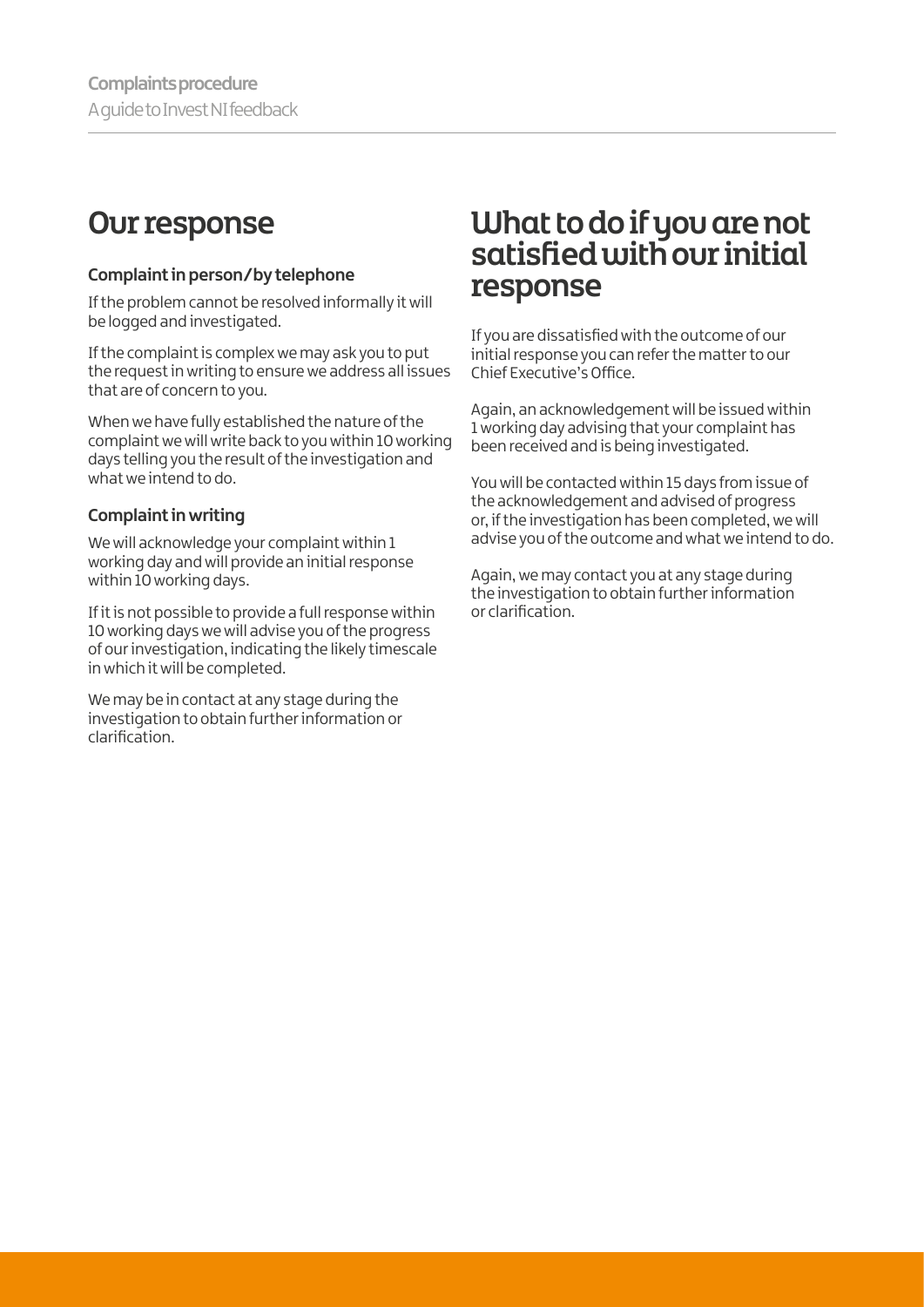#### What happens if you are still not satisfied with Invest NI's response?

If you still consider that Invest NI has not dealt with the matter either properly or fairly, you can refer your complaint to the Northern Ireland Public Services Ombudsman.

The Ombudsman is entirely independent of government and deals with any complaint of maladministration (i.e. poor administration) or of rules being applied wrongly. The Ombudsman does not normally investigate policy – rather it is how policy has been implemented that is considered.

The Ombudsman will normally expect you to have given Invest NI the opportunity to investigate the matter before referral.

#### **You can contact the Ombudsman in any of the following ways:**

- By phone: 0800 34 34 24 (this is a free phone number) Or 028 90 233821 By text phone: 028 90 897789 By e-mail: nipso@nipso[.org.uk](mailto:ombudsman%40ni-ombudsman.org.uk?subject=) By writing to: Northern Ireland Public Services
- Ombudsman Progressive House 33 Wellington Place Belfast BT1 6HN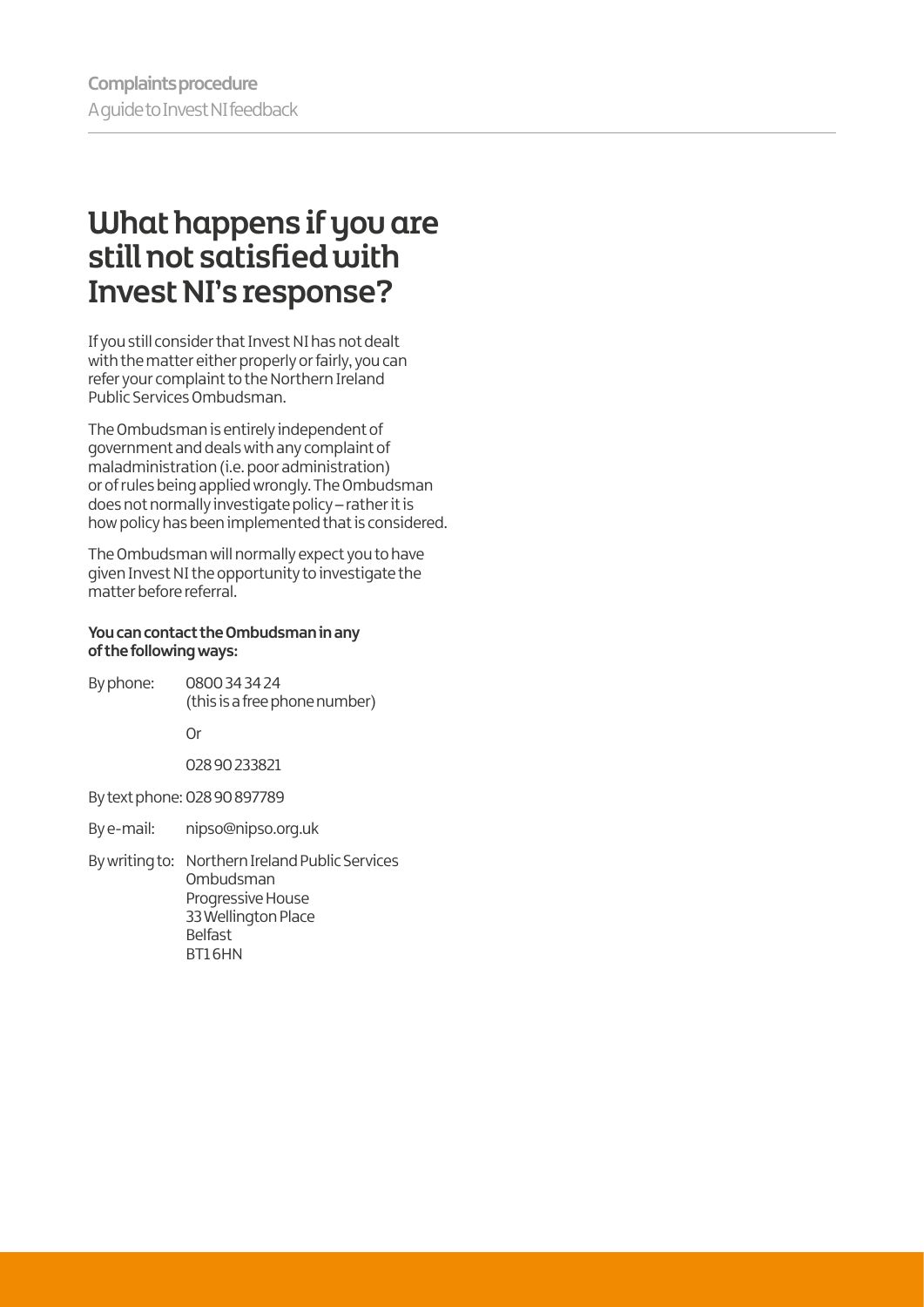# **Invest NI Customer Complaint Form**

Please complete in capital letters and in ink

| <b>SECTION1 - About You</b> |
|-----------------------------|
| Title:                      |
| Surname:                    |
| Forename(s):                |
| Address:                    |
|                             |
| .Postcode:                  |
| Telephone (Daytime):        |

#### **SECTION 2 - Nature of Complaint**

| Signed: | Date:<br>. |
|---------|------------|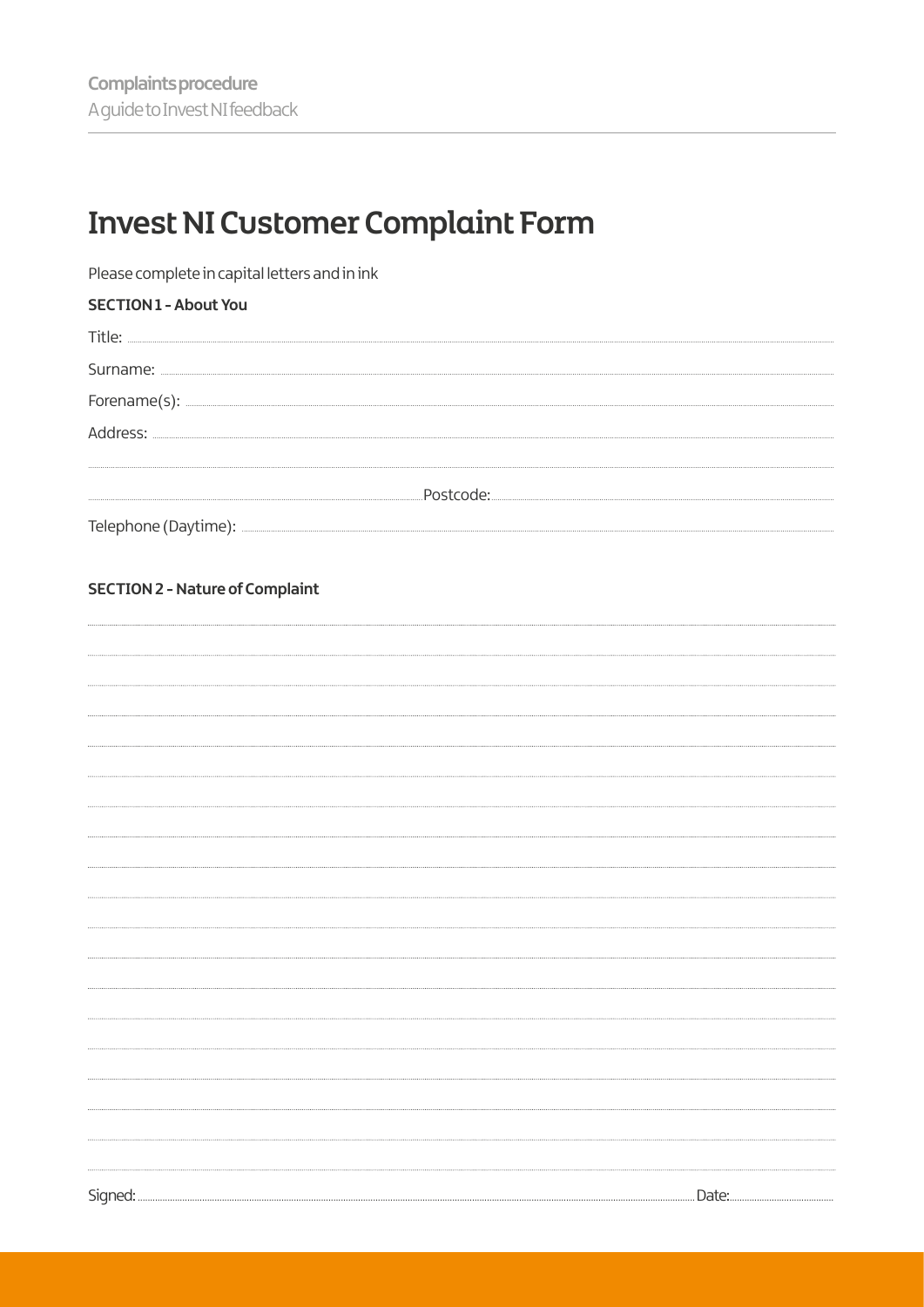## Privacy notice People who make a complaint to us

When we receive a complaint from a person we open a file containing the details of the complaint. This normally contains the identity of the complainant and any other individuals involved in the complaint.

We will only use the personal information we collect to process the complaint and to check on the level of service we provide. We do compile and publish statistics showing information (for instance on the number of complaints we receive), but not in a form which identifies anyone.

We usually have to disclose the complainant's identity to whoever the complaint is about. This is inevitable where, for example, the accuracy of a person's record is in dispute. If a complainant doesn't want information identifying him or her to be disclosed, we will try to respect that. However, it may not be possible to handle a complaint on an anonymous basis.

We will keep personal information contained in complaint files in line with our retention policy. This means that information relating to a complaint will be retained for three years from closure. It will be retained in a secure environment and access to it will be restricted according to the 'need to know' principle.

Similarly, where enquiries are submitted to us we will only use the information supplied to us to deal with the enquiry and any subsequent issues and to check on the level of service we provide.